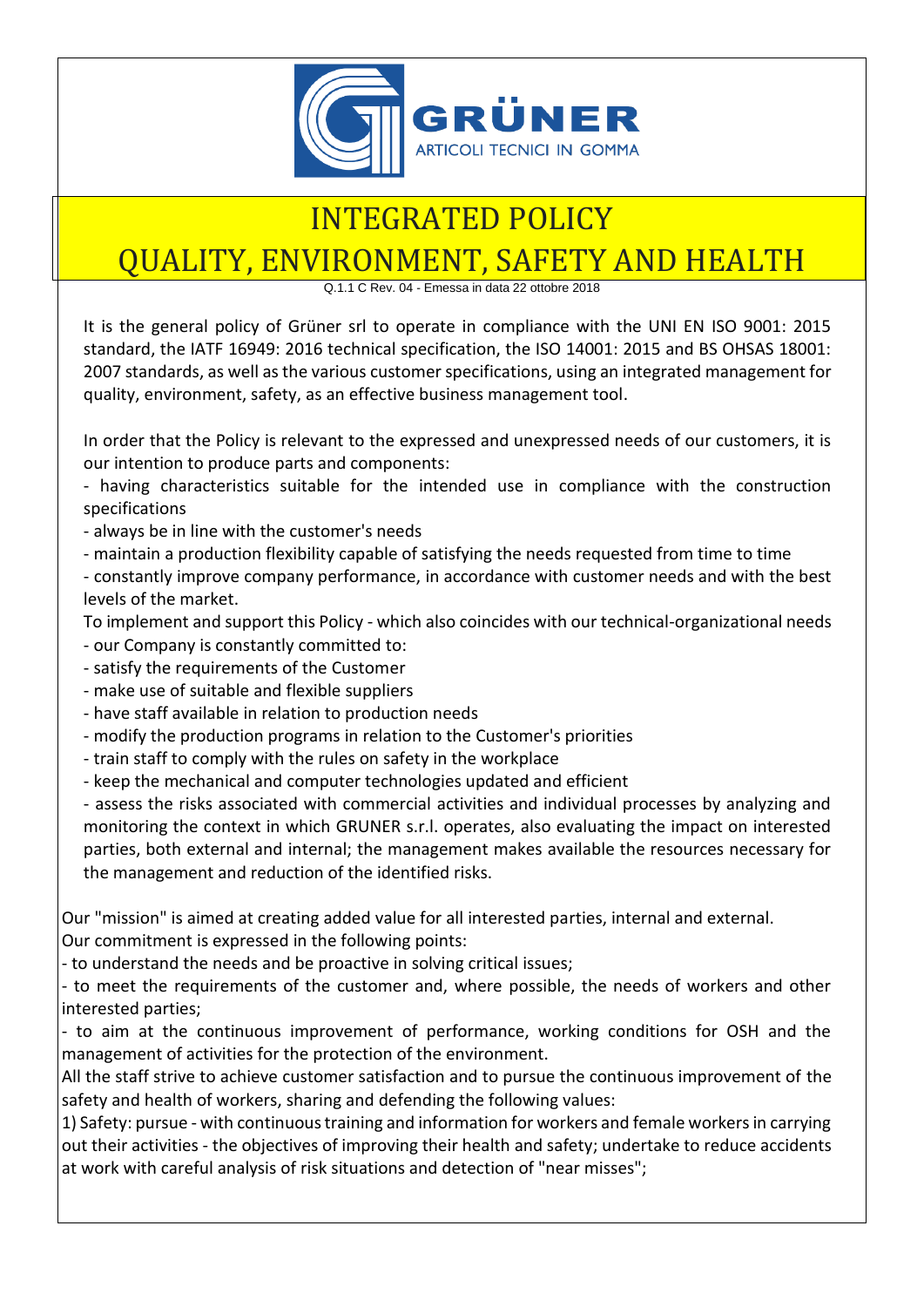2) Environment: constant focus on minimizing environmental impacts, commitment to minimizing pollution and manufacturing the product, in compliance with current legislation on the subject;

3) Quality: of the product and service, to meet the needs of the customer and other interested parties;

4) Ethics: carrying out one's duties aiming at the highest possible level of personal and moral integrity; 5) Profit: essential and aimed at the growth and development of business processes

To achieve these objectives, we aim to:

- be innovative, proactive and reliable;

- exhaustively assist the Customer and make us a reliable and reference subject for all other relevant interested parties;

- create synergy by working in cross-functional groups;

- to be all (without exception) fully involved in the pursuit of the objectives, making all our skills available to the Company;

- pursue a policy of continuous improvement - compatibly with available resources - in all sectors of activity;

- verify the results achieved over time in full transparency with the support of concrete data;

- build a solid partnership, mutual respect and ability to generate added value with Customers, Suppliers, Workers and all the remaining interested parties.

The Company considers its internal resources and strategic activities to be fundamental.

It hopes for the participation, in the decision-making process, of workers, in relation to experience, autonomy and the responsibilities assigned to each.

The Company takes action to increase:

- respect and collaboration

- trust and responsibility

- availability and professionalism, with a view to allowing - over time - the Company itself an increasingly mature, responsible and reliable growth of the Company.

Specifically, for safety, health and the environment, the Company intends:

- to maintain compliance with all applicable laws and regulations in the sector, both in and in the field environmental and health and safety, where possible improving with respect to what required by legislation

- to prepare the necessary resources to reduce emissions into the atmosphere and the workplace in the departments, ensuring the lowest possible impact on the environment and on the safety and health of workers

- continually train, update and sensitize employees about problems environmental and Safety and Health in order to raise their awareness on these issues, by holding constantly under control every episode of accident with or without injury, every report of illness that may arise from the work environment and any environmental criticality

- raise the awareness of all interested parties, internal and external, about environment and environmental issues safety and health in the interaction processes between the parties themselves

- maintain correct relationships with public administrations, public bodies and companies municipal companies with a view to maximum transparency in the completion of bureaucratic procedures companies, interfacing in an open and productive way with all local authorities and organizations of competent control

- establish and update periodic management reviews and update goals and objectives of improvement, implement the policy, as well as define the objectives for achieving the continuous improvement in all aspects of environment and safety